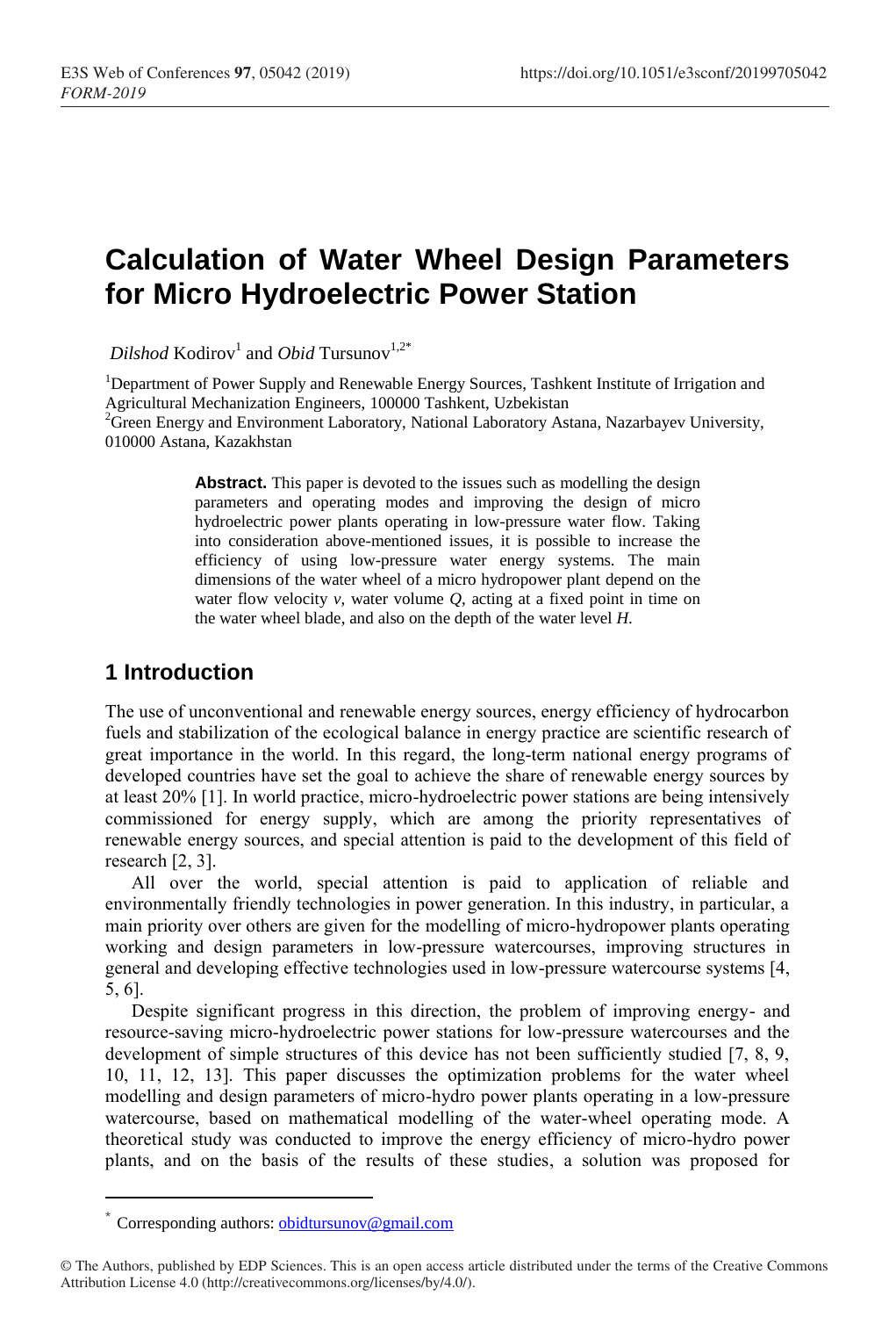developing a compact, reliable, cost-effective micro hydro power plant for low-pressure watercourses.

#### **2 Research Methods**

The basic water wheel size of a micro-hydroelectric power station depends on the water flow speed, water volume *Q* acting in a fixed point in time on the water wheel blade, and the depth of the water level *H*. A review of the literature shows [15, 16, 17] that in order to ensure the efficiency and compactness of the water wheel, its external diameter must be chosen as follows  $D \geq 2H$  [18]. The depth of the water wheel, i.e. differences of external and internal diameters, is determined by the formula found with empirical method:

Figures and tables, as originals of good quality and well contrasted, are to be in their final form, ready for reproduction, pasted in the appropriate place in the text. Try to ensure that the size of the text in your figures is approximately the same size as the main text (10 point). Try to ensure that lines are no thinner than 0.25 point.

$$
\delta = k \sqrt[3]{\frac{D}{H}},\tag{1}
$$

where  $0, 4 \leq k \leq 0, 5$  – water flow coefficient on the water wheel blade. A water wheel width is defined by the formula:

$$
B = \frac{Q}{\nu k \delta}.
$$
 (2)

The area of the water wheel blades can be determined using the formula below:  
\n
$$
S = \delta B[1 + \frac{\cos 2\alpha}{\sin \alpha}],
$$
\n(3)

where  $\alpha$  – angle of the blades from the water level, (a width of the blades is same as a width of the water wheel  $B$ ). The angle  $\alpha$  is the main parameter of water wheel. The value of this angle must be chosen in such a way that the current water force on the blade is

maximum when the blade is entering in the water and the minimum when leaving it:  
\n
$$
\alpha = 180^\circ - \arcsin\left(\frac{D-2l}{D}\right),\tag{4}
$$

where *l* blade length:

$$
l = \sqrt{B^2 + \delta^2}
$$

Now, we find a water mass at a fixed point in time, that is, the mass of water that is in the "pocket" of the water wheel. The value of the water mass acting on the water wheel blade is variable, since when the "pocket" moves along the water flow, this mass takes on a different value, therefore it is determined by the following differential equation:

$$
\frac{dm}{dt} = \rho S(v - \overline{v}),\tag{5}
$$

where  $\rho$  – water density,  $V$  – water velocity after acting on blades. A process of turbulence occurs when the foot moves in the water flow, therefore a water velocity  $\overline{v}$  is different from the normal speed  $V$ , r.e.  $\overline{V} = CV$ ,  $0 < c < 1$ . The angular velocity of the water wheel is directly dependent on linear speeds  $V$ , i.e.: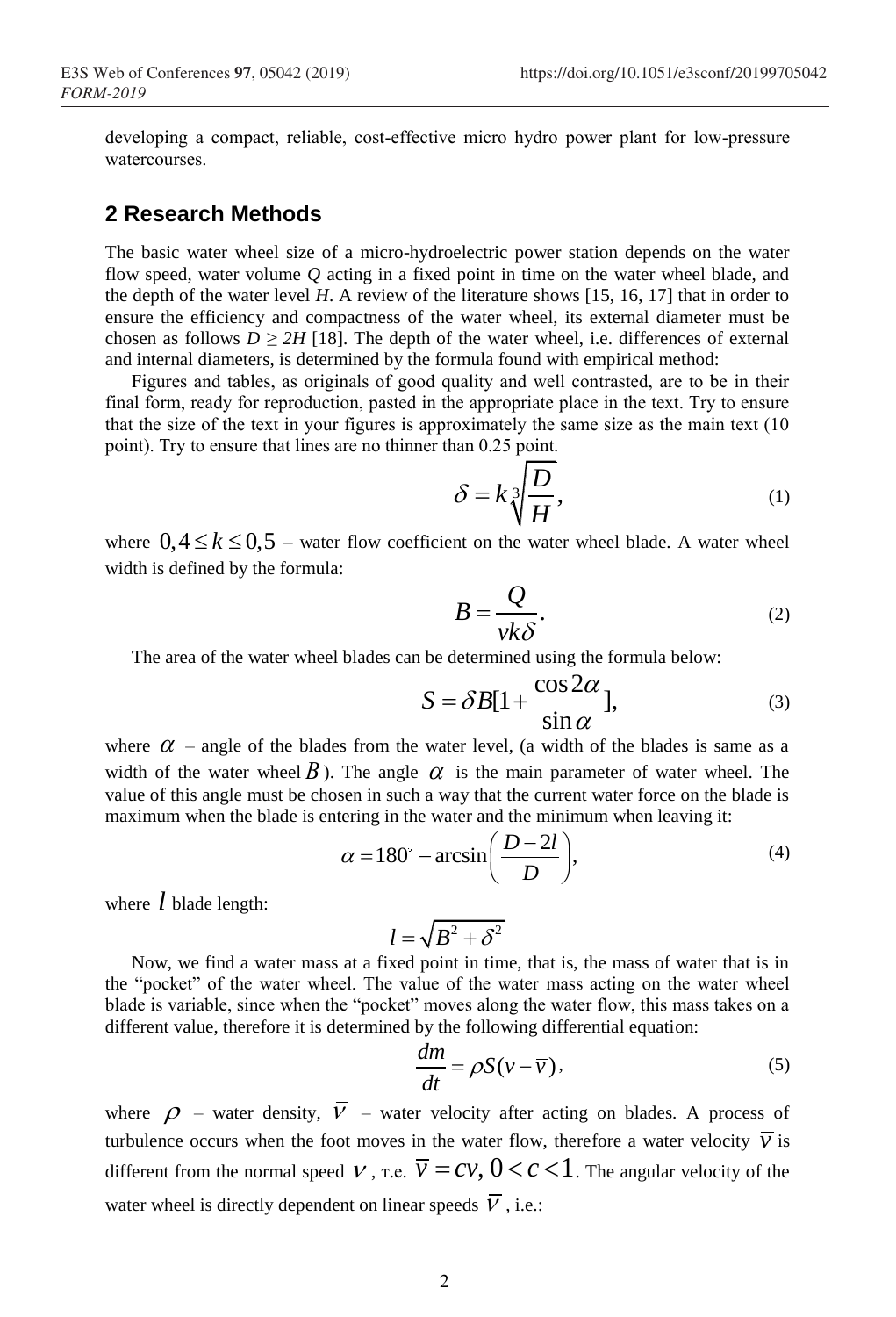$$
w = 4v / [D(1 + \cos \theta / \sin \alpha)] = \overline{v} \frac{D}{2}.
$$
 (6)

A resultant force on the water wheel blades is also variable and is determined by the following differential equation:

$$
F = \frac{d}{dt}(m(v - \overline{v})) = \rho S v^2 (1 - c^2).
$$
 (7)

From the physical point of view, in order to determine the force (7) acting on the water blade, it is necessary to determine a "pulling force"  $F_p$  and a force of gravity  $F_t$ .

A pulling force  $F_p$  and gravity foce  $F_t$  is determined with following formula:

$$
F_p = \mu \frac{\rho}{2} \overline{v}^2 S, F_t = \eta \frac{\rho}{2} \overline{v}^2 S \tag{8}
$$

where  $\mu$ ,  $\eta$  – coefficient of proportionality. The forces that are defined with formula (8) are vector quantities, so the resultant force  $F$  can be represented as the addition of two vectors (see Fig.1).



**Fig.1.** Forces acting on the water wheel blades

Hence, the useful force acting at an angle  $\mathcal{E}$ :

$$
F_u = F \cos \varepsilon, \tag{9}
$$

where 
$$
\varepsilon = \arctan \frac{\mu}{\eta} - (\alpha - \gamma)
$$
.

In order to ensure a mathematical model adequacy with a real process, we study the law of rotational motion of the water wheel. The water wheel blade is denoted as  $X_i$ ,  $i = 1,2,...,n$ , where  $n$  – number of blades. Supposing that the water wheel blades is a rotating body around a fixed axis  $Oz$  with angular velocities  $w$ , defined using formula (6), according to the kinetic moment change theorem, we have: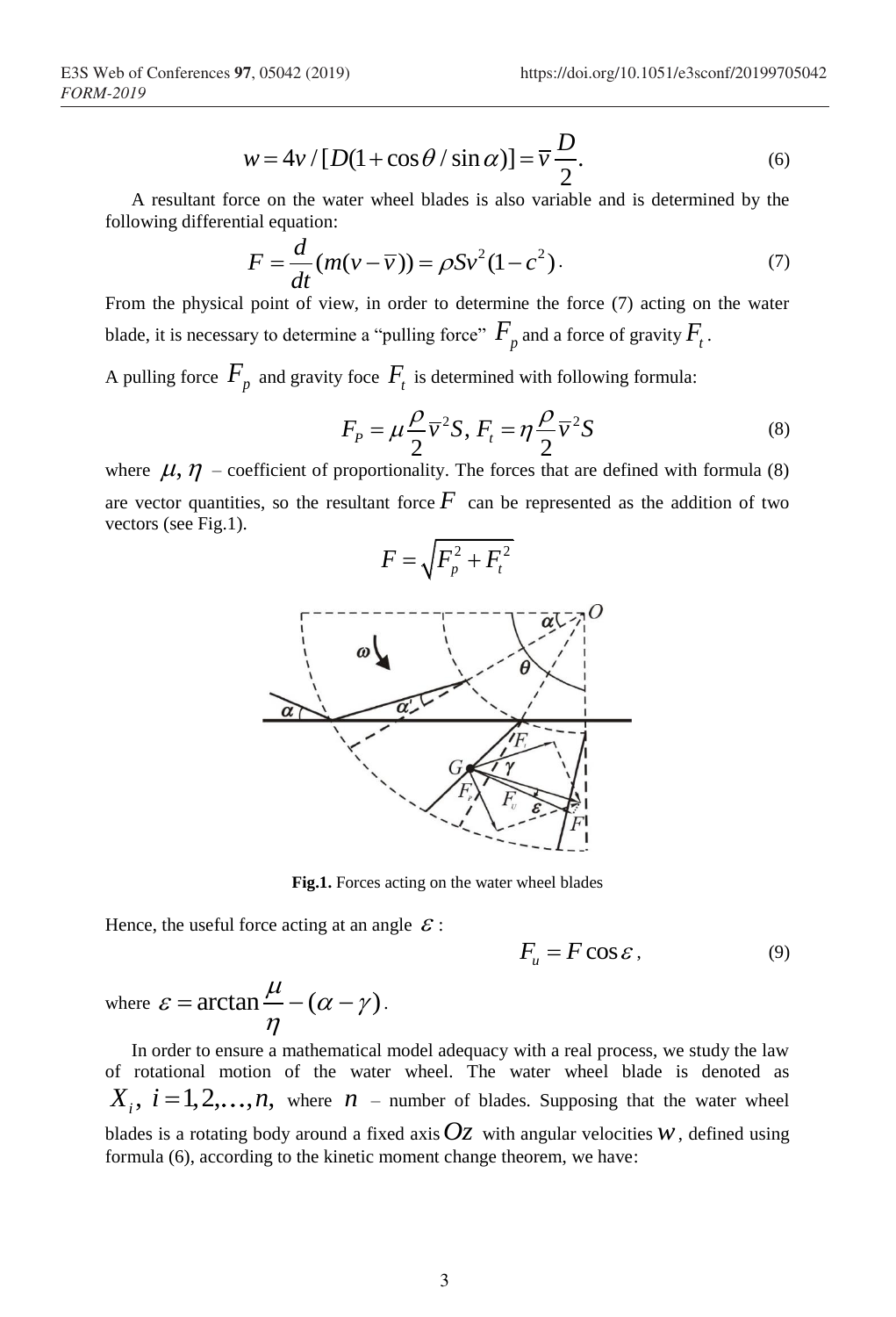$$
\frac{dK}{dt} = X_1(F_u) + X_2(F_u) + \dots + X_n(F_u) = \sum_{i=1}^n X_i(F_u).
$$
\n(10)

A kinetic moment of a rigid body rotating around a fixed axis  $Oz$  is determined by the formula:

$$
K = I_z w \tag{11}
$$

where  $I_z$  – inertia moment of the mechanical system in a fixed point in time relative to the

axis of rotation 
$$
O_z
$$
, it is determined using the formula below:  
\n
$$
I_z = m_1 r^2 + m_2 r^2 + \dots + m_n r^2 = \sum_{k=1}^{n} m_k r^2
$$
\n(11')

Taking into consideration the formula (11), a differential equation (10) can be written as below:

$$
I_z\frac{dw}{dt}=\sum_{i=1}^n X_i(F_u).
$$

It is known from the solid bodies kinematics, that

$$
w = \frac{d\theta}{dt} = \dot{\theta},
$$

where  $\theta$  – rotation angle of the water wheel blades relative to the axis  $\mathit{Oz}$  . Consequently, we have:

$$
I_z \frac{dw}{dt} = I_z \frac{d^2\theta}{dt} = \sum_{i=1}^n X_i (F_u), \qquad (12)
$$

Expression (12) is called as differential equation of the rotational motion of a rigid body around a fixed axis. In the equation, the moment of inertia  $I_z$  is an analogue of mass  $m$ , which determines by equation (5)  $d^2$ *dt*  $\frac{\theta}{\epsilon}$  – linear acceleration,  $\sum_{i=1}^{n} X_i (F_u)$ 1 *n*  $i \mathcal{F}_u$ *i*  $X_i(F)$  $\sum_{i=1}^{n} X_i(F_u)$  – is the main

vector of acting forces  $F_u$ .

Several forces act on the water wheel blades which are determined by the formula (9), therefore,  $R_1$  and  $R_2$  reactions emerges in the bearings of the water wheel axis under the action of forces 1  $\sum_{k=1}^{n} E^{k}$ *u* – ∠ <sup>*u*</sup> *u k*  $F_{u} = \sum F_{u}$  $=\sum_{k=1}^{n} F_u^k \cdot \{F_u^1, F_u^2, \ldots, F_u^n\}$ , these reactions are also external forces,

but their moment relative the axis  $Oz$  is zero. Therefore, in the differential equation (12) we can ignore these forces.

The differential equation (12) allows solving the following two problems of the dynamics of body motion:

1. Determine the moment of the acting forces relative to the axis of rotation for a given rotation law  $\theta = f(t)$  and the moment of inertia  $I_z$  relative to the axis of rotation.

2. Under given initial conditions  $t = t_0$ ,  $\theta = f(t_0)$  and the moments of acting forces relative to the axis of rotation is determined by the law of rotational motion  $\theta = f(t)$ .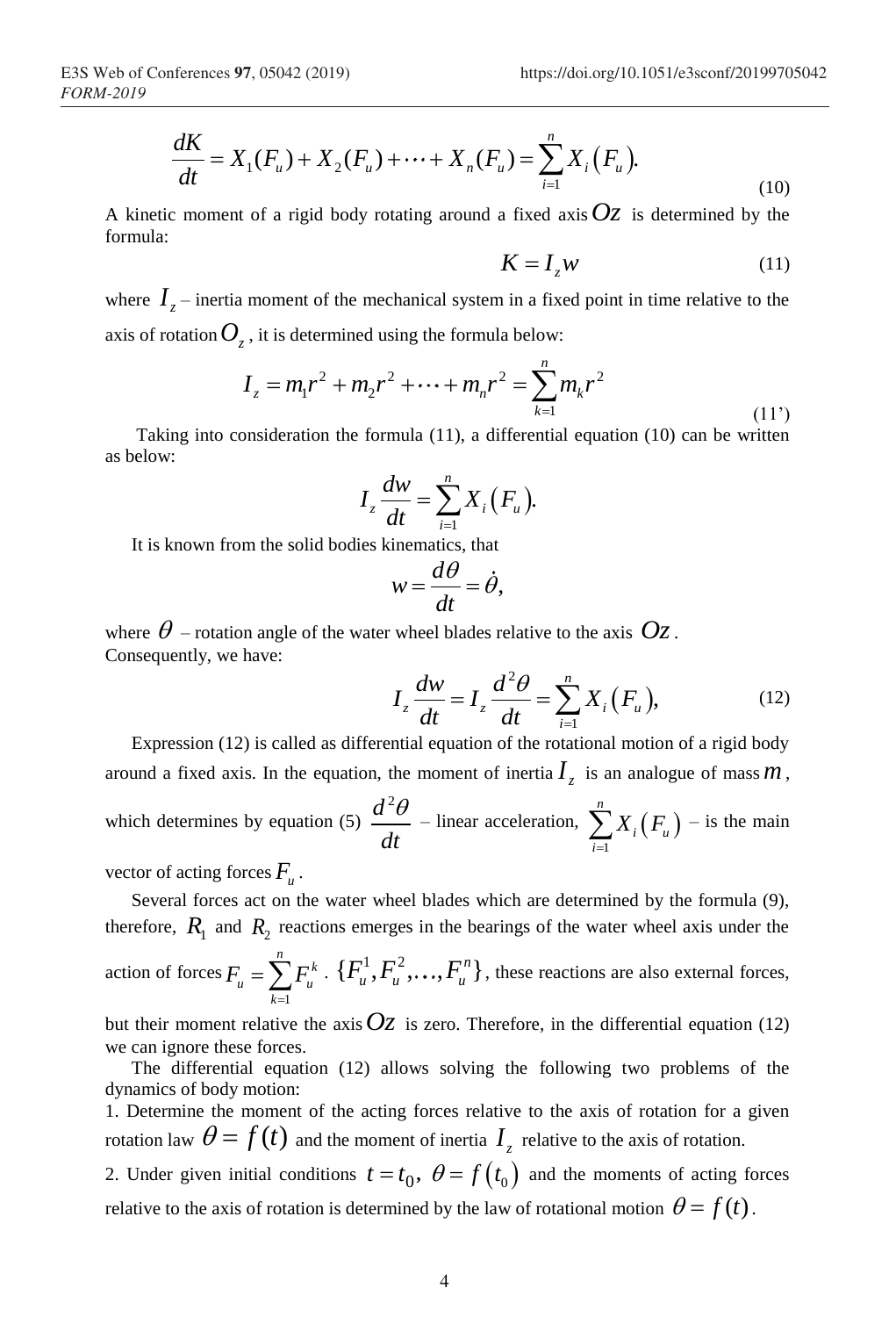Now we will find work on rotating the water wheel blade. Supposing that the force on the water wheel blade  $X_i$ ,  $i = 1, 2, ..., n$ , is acted upon by the force  $F_u$ , which is determined using formulas (9), at an angle  $\alpha$ . The work of this force is equal to the work done to rotate the water wheel blade. When the blades rotate  $X_i$  at a sufficiently small

angle  $d\theta$  , the blade passes the road  $ds$  =  $rd\theta$  , where the outer radius 2  $r = \frac{D}{2}$  of the

water wheel. Therefore, the perfect work is determined by the differential equation:<br>  $dA = F_u \cdot r \cdot \sin \alpha d\theta$ 

$$
dA = F_u \cdot r \cdot \sin \alpha \, d\theta
$$

Considering the moment of force (12) relative to the axis, the rotation is equal to  $K = F_u r \sin \alpha$ , then

$$
dA = K d\theta \tag{13}
$$

Integrating both sides of Eq. (13), we find that the work performed by water-wheel blades during rotation at the final angle  $d\theta$  is the integral sums of the elementary works, i.e.

$$
A = \int_{\theta_1}^{\theta_2} K \mathrm{d}\theta \tag{14}
$$

It means that the work during water wheel blade rotational movement is equal to multiplying the value of the acting forces moments by the value of the angle of rotation. The power of the water wheel is estimated by the perfect work of the acting forces in a unit of time, in other words, it can be said that power is a speed of the work:

$$
P = \lim_{\Delta t \to 0} \frac{\Delta A}{\Delta t} = \frac{dA}{dt}
$$
 (15)

Thus, we find the equation for the water wheel power:  
\n
$$
P = \frac{dA}{dt} = \frac{K(F_u)d\theta}{dt} = K(F_u)w
$$

This means that the water wheel power is equal to the multiplication of the acting forces by the angular velocity. It is known from theoretical mechanics that according to the differential equation (7) the water wheel power is determined using the formulas:

$$
P = \rho S_{cm} v^3 c (1 - c)^2
$$
 (16)

It should be emphasized that the area of the water-wheel blade, which intersects with water at an angle  $\alpha$ , is also variable, more precisely, this area of the blade increases when the blade enters the water, and decreases when it leaves. A square of this area with angle  $\alpha$ dependence is determined using the following formula found by the engineering method:

$$
S_{cm} = \frac{\left(1 - \frac{B}{r} \cdot \frac{1}{\sin \alpha}\right)}{\left(1 - \frac{B}{r}\right)} S
$$
(17)  

$$
\Psi = \frac{\left(1 - \frac{B}{r} \cdot \frac{1}{\sin \alpha}\right)}{\left(1 - \frac{B}{r}\right)}
$$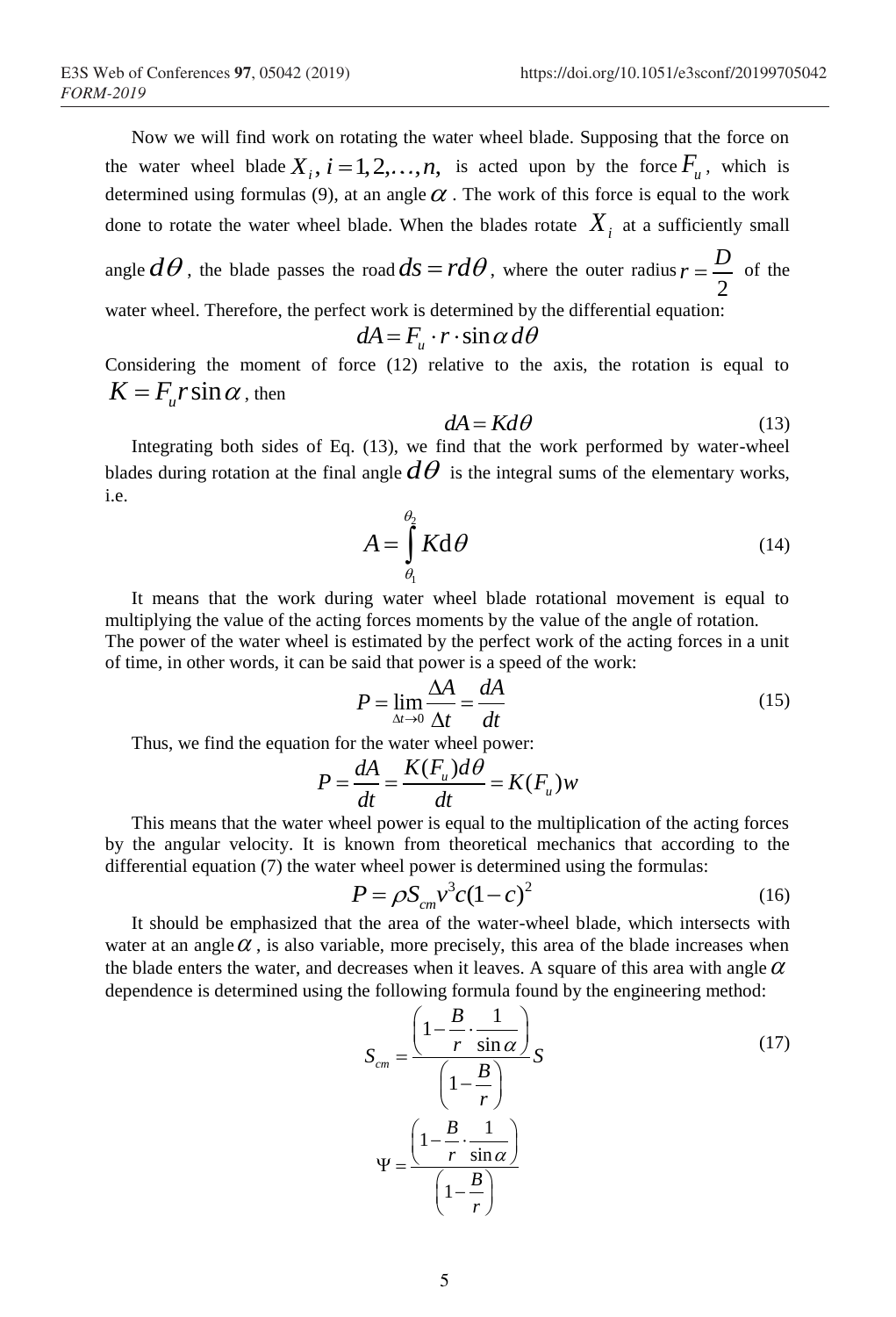We find the average value by calculating the following definite

We have for Conferences 97, 05042 (2019)  
\n
$$
\text{Itips://doi.org/10.1051/e3sconf/20199705042}
$$
\nWe find the average value by calculating the following definite  
\n
$$
\Psi_{ur} = \frac{1}{\frac{3\pi}{2} - \alpha} \int_{\alpha}^{\frac{3\pi}{2}} \frac{1 - \frac{B}{r} \cdot \frac{1}{\sin \alpha}}{1 - \frac{B}{r}} d\tau = \frac{1}{\frac{3\pi}{2} - \alpha} \left[ \int_{\alpha}^{\frac{3\pi}{2}} \frac{1}{1 - \frac{B}{r}} d\tau - \int_{\alpha}^{\frac{3\pi}{2}} \frac{1}{1 - \frac{B}{r}} \frac{d\tau}{\sin \tau} \right] =
$$
\nintegral:  
\n
$$
= \frac{1}{1 - \frac{B}{r}} - \frac{\frac{B}{r}}{1 - \frac{B}{r}} \ln t g \frac{\tau}{2} \Big|_{\alpha}^{\frac{3\pi}{2}} = \frac{1}{1 - \frac{B}{r}} \left( 1 - \frac{B}{r} \ln \left| t g \frac{\tau}{2} \right|_{\alpha}^{\frac{3\pi}{2}} \right).
$$

#### **3 Results and Discussions**

Considering the formula (15), we give the approximate values of the area depending on the angle in the following table 1.

| Table 1<br>Values of the area depending on the angle                        |       |              |            |      |  |     |  |
|-----------------------------------------------------------------------------|-------|--------------|------------|------|--|-----|--|
| $48^\circ$<br>200<br>o∩⊂<br>$-10$<br>96 $^{\rm c}$<br>$\sim$ ()<br>04<br>οu |       |              |            |      |  |     |  |
| <b>100</b><br>$^{\prime\prime}$<br>$\cup_{cm}$                              | v. 10 | $\sim$<br>ັ້ | ∍⊿<br>∪.∪∹ | 0,62 |  | v.c |  |

**Table 1.** Values of the area depending on the angle

If the water level  $1_M$ , then we choose the water wheel diameter with a length of  $2_M$ . Consequently, on the basis of formulas (1) - (3), the depth of the water wheel  $\approx 0.509M$ , the width  $\approx 0.799 M$  and according to formula (4), blade enters the water under angle  $\approx 16$ .

An accepted water density is  $\approx 1000 \frac{k^2}{v^3}$ *м*  $\approx 1000 \frac{\kappa c}{r^3}$ . From the above equations (6,14 and 15), the

following approximate values of the angular velocity of rotation and the values of power *P* depending on the linear velocity  $V$  value of water are presented in Table 2.

**Table 2.** Angular speed W of rotation, power values  $P$  depending on the linear velocity value V of water

| .                    |                         |                                    |                                            |                        |              |  |
|----------------------|-------------------------|------------------------------------|--------------------------------------------|------------------------|--------------|--|
| $\nu$ /s<br>1)       |                         | ົາ<br>ر د سه                       | $\overline{\phantom{0}}$<br>$\sim$<br>ر دے | -<br>⌒<br>$\sim \cdot$ |              |  |
| turn/min<br>w.       | $\Lambda$<br>−∼<br>0.42 | 07<br>$\circ$<br>$\circ$ . $\circ$ | 95,4                                       | 10J.Z                  | 114.6        |  |
| $\frac{1}{2}$<br>J/J | 4608                    | 7010<br>∵∪⊥∪                       | 9000                                       | 11340                  | 5550<br>1332 |  |

If the velocity of the water flow  $v = 2m/c$  and water acts on the water wheel blade at an angle  $\alpha = 16^{\degree}$ , then according to table 2, the water wheel rotates with angular velocities  $w \approx 76 a\tilde{u}$  / *MUH*. As emphasized above, when the water wheel is rotated, the area *Scm* that intersects with water takes on different values. Depending on these values, we present the approximate power values in the following table 3:

**Table 3.** Water wheel calculations based on the mathematical model

| $S_{cm}$ , $m^2$  | 1 O<br>v. 10 | $\sim$ $\sim$ $\sim$<br>ັັ | $\sim$ $\sim$<br>$\sim$<br>U.S4 | 0,62  | $\sim$<br>74<br>υ.    | $\sim$ $\sim$<br>v.o |
|-------------------|--------------|----------------------------|---------------------------------|-------|-----------------------|----------------------|
| $\sqrt{c}$<br>J/J | 4608         | 9472<br>∠<br>.             | 0.001<br>13824                  | 15872 | $1812^\circ$<br>10424 | 2048                 |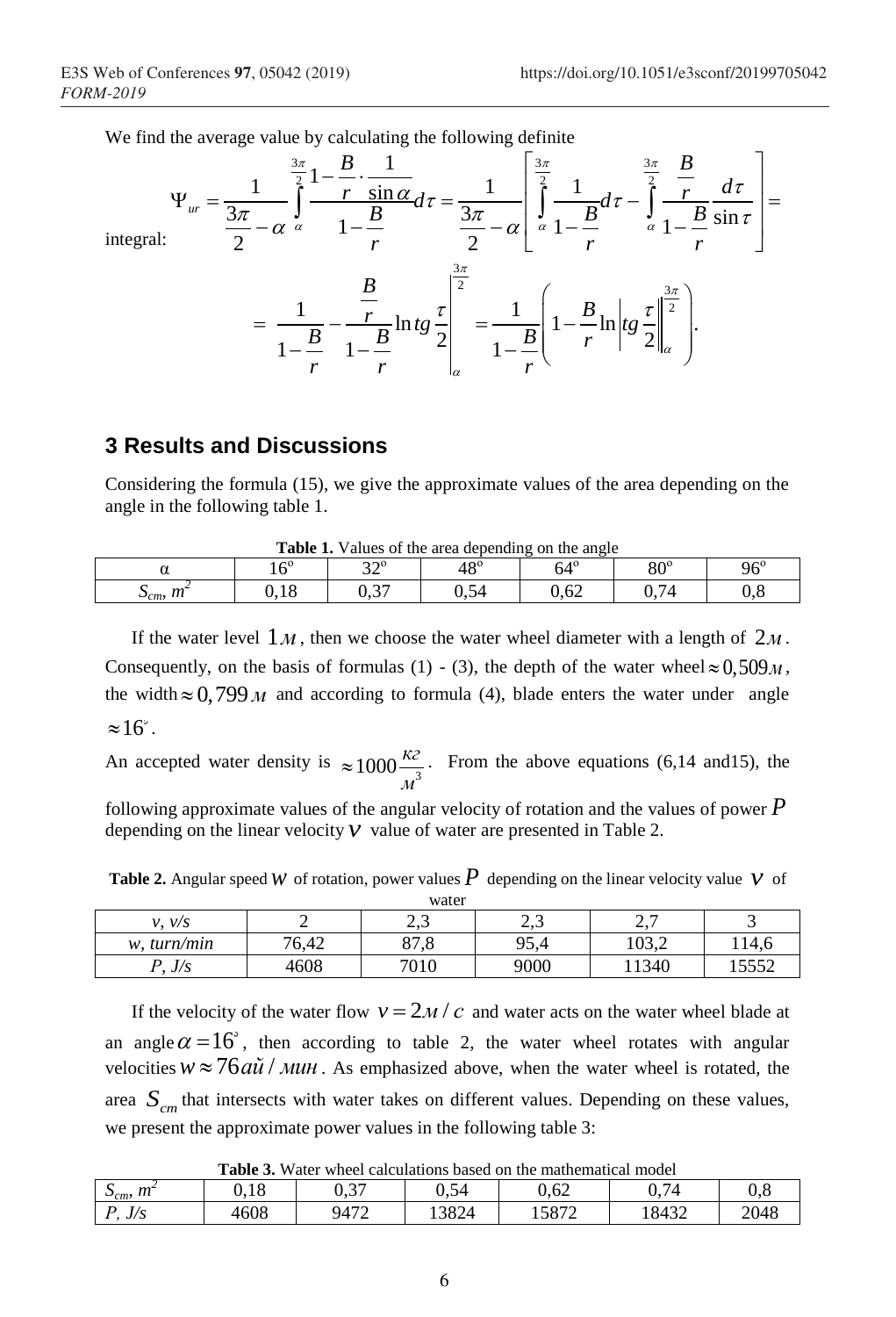From the table we find the average power value  $P \approx 13781 \frac{\pi}{c}$ . These calculations

are useful when choosing a generator that converts mechanical energy into electrical. The results of the water wheel calculations made on the basis of the following mathematical model are summarized in Table. 3

| <b>Table 4.</b> The water wheel initio hydroelectric power station dimensions |                        |                    |  |  |  |
|-------------------------------------------------------------------------------|------------------------|--------------------|--|--|--|
| $N_2$                                                                         | <b>Parameter Names</b> | Sizes, mm          |  |  |  |
|                                                                               | External diameter      | $2000 \pm 3.7$     |  |  |  |
|                                                                               | Internal diameter      | $1000 \pm 2.3$     |  |  |  |
|                                                                               | Internal part of blade | $509,44 \pm 0,875$ |  |  |  |
|                                                                               | External part of blade | $799 \pm 1$        |  |  |  |
|                                                                               | Blade numbers          | 12 pc.             |  |  |  |
|                                                                               | Pulley diameter        | 350                |  |  |  |

**Table 4.** The water wheel micro hydroelectric power station dimensions

Based on the specific dimensions of the water wheel given in Table 4, the functional diagram of a water wheel operating in a low-pressure watercourse has the form below (see Fig. 2).



**Fig. 2.** Functional diagram of a micro-hydro power plant for low-pressure watercourses: 1– water flow; 2 - frame installation; 3 - housing; 4– blades; 5– shaft; 6 - steel core; 7 - generator; 8 - belt drive; 9 - electric power observation unit; α׳ - rational angle

On the basis of the functional scheme (see Fig. 2), a laboratory model of a microhydroelectric power station was developed for testing the operating modes under laboratory conditions (see Fig. 3).



**Fig. 3.** Laboratory model of micro hydroelectric power station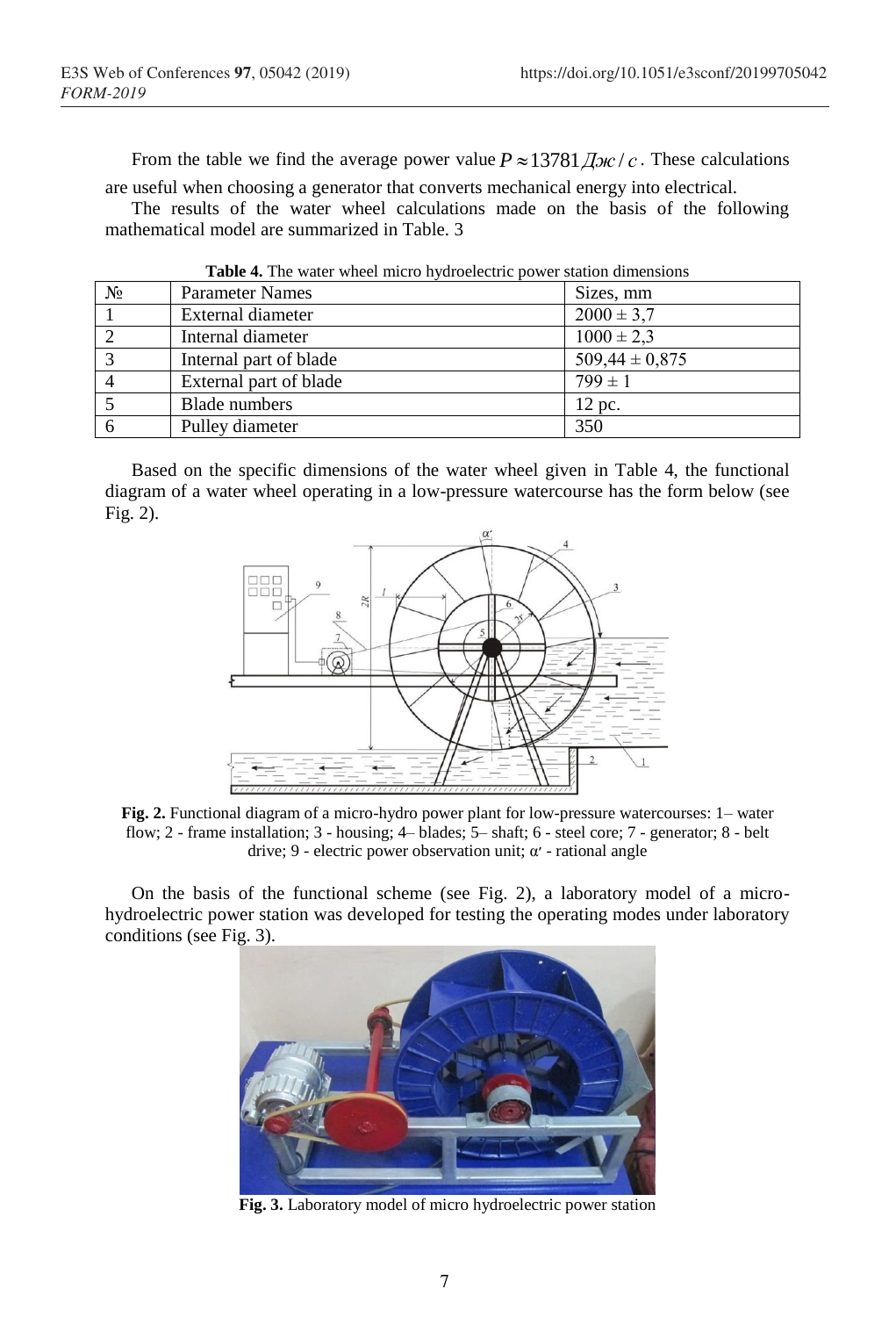The results of testing micro hydroelectric power station in laboratory mode are given in Table. 5.

| Observation<br>numbers | Blade angel,<br>grad. | Current<br>force,<br>A | Voltage, V | Power, Wt |
|------------------------|-----------------------|------------------------|------------|-----------|
|                        |                       | 0,18                   | 212        | 38,16     |
|                        | 10                    | 0,20                   | 218        | 43,6      |
|                        | 15                    | 0,22                   | 221        | 48,62     |
|                        | 20                    | 0,19                   | 215        | 40,85     |
|                        | 25                    | 0,19                   | 215        | 40,85     |
|                        | 30                    | 0,17                   | 212        | 36,04     |
|                        | 35                    | 0.16                   | 210        | 33,60     |

**Table 5.** The results of testing micro hydroelectric power station in laboratory mode

Table 5 shows the test results of micro-hydroelectric power plants when changing the blades angle of the water wheel to the water surface area of  $5 \div 35^{\circ}$ . When tested, the measurement device showed that the generated electrical energy has the following indicators: voltage up to  $210 \div 221$  V, current force up to  $0.16 \div 0.22$  A. Observations were shown that when the blades are located at an angle to the water surface  $\alpha = 15^{\circ}$ , the generator connected with a water wheel, produces electrical energy above 0.22 A, and the voltage is a value close to the standard 221 V. Thus, this angle value of the blades provides the action of forces, at the entrance-maximum, and at the exit-minimum. The angle determined by the theoretical method ( $\alpha = 16^{\circ}$ ) turned out to be close to the experimentally found value.

The developed micro-hydroelectric power station is installed in a low-pressure watercourse (see Fig.4a), where a hydraulic facility is built to control the water flow (see Fig.4b).



**Fig. 4.** External image of the installed water wheel (a) and hydraulic structures for controlling the water flow (b)

To test microhydroelectric power station, a water wheel connected to a generator using a belt drive was put into operation. The test results of the micro-hydroelectric power station are given in table. 6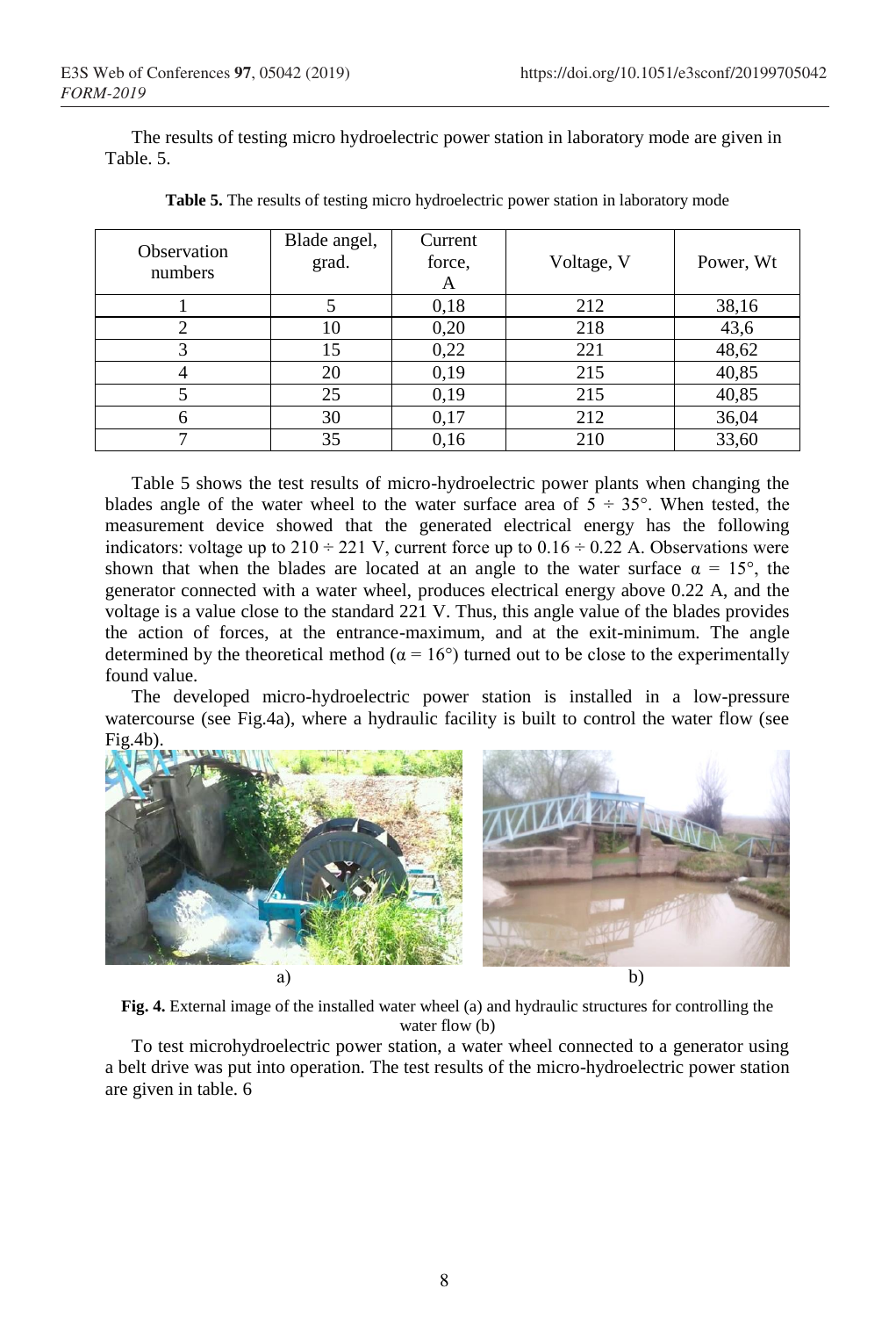| <b>Thore</b> of the test results of finers hydrocreative power station |                |            |            |  |  |
|------------------------------------------------------------------------|----------------|------------|------------|--|--|
| Observation numbers                                                    | Current force, | Voltage, V | Power, kWt |  |  |
|                                                                        | 40,4           | 200        | 8,8        |  |  |
|                                                                        | 41.9           | 234        | 9.8        |  |  |
|                                                                        | 46,3           | 224        | 10,4       |  |  |
|                                                                        | 44,45          | 207        | 9,2        |  |  |
|                                                                        | 45.3           | 210        | 9.6        |  |  |
|                                                                        | 40,19          | 214        | 8.6        |  |  |

**Table 6.** The test results of micro hydroelectric power station

While studying the quality indicators of the generated electric energy of a microhydroelectric power station operating in a low-pressure watercourse, attention was paid to two main parameters: Voltage (V); 2. Frequency of voltages (Hz).

The obtained results were compared with the values given in the normative documents of the international standard.

Work on the measurement was carried out in three periods of time. During the research, the device AR.5 was used. The results obtained are analyzed using Power vision programs (see Fig. 5, 6, 7).



**Fig. 5.** The change in ac voltage (a) and frequency (b) in the time interval (from 14:08 to 14:25)



**Fig. 6.** The change in ac voltage (a) and frequency (b) in the time interval (from 15:10 to 15:19)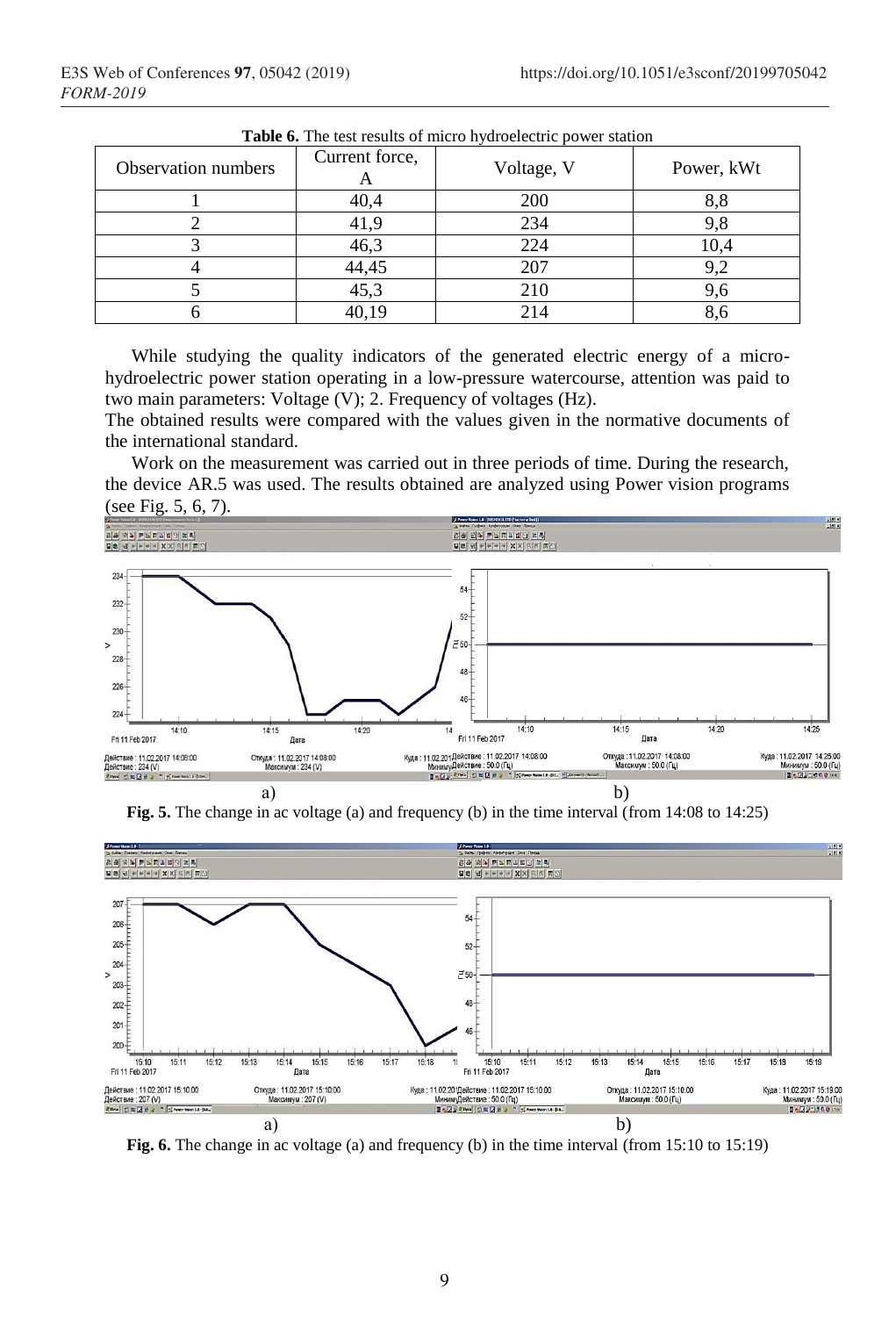

**Fig. 7.** The change in ac voltage (a) and frequency (b) in the time interval (from 17:10 to 17:19)

Figures 5, 6, 7 show the alternating voltage wave obtained from the research. Here you can see that the maximum voltage is 234 volts, the minimum voltage is 200 volts, and the average voltage is 217 volts. According to the normative documents of the international standard, the boundary voltage is  $\pm$  10% (198-242 volts). Thus, the voltage value satisfies all the requirements of the regulatory act.

During the research investigations, the frequency value was 50 Hertz and did not change. In the normative documents of the international standard, the frequency of the alternating voltage is 50 Hertz. Thus, the frequency value satisfies all the requirements of the regulatory document.

## **4 Conclusions**

Summarizing the research results, we can draw the following conclusions:

- by modeling the design parameters and operating modes, improvement the micro-hydro power plants design operating in low-pressure water flow, it is possible to increase the efficiency of using low-pressure water energy systems.

- based on mathematical modeling, a micro-hydroelectric power station functional scheme for low-pressure watercourses was developed. As a result, a micro hydro power plant was developed for low-pressure watercourses.

- an improved model of a micro-hydroelectric power station for low-pressure watercourses was developed and tested under laboratory conditions. A theoretically grounded experimental sample of the micro-hydroelectric power station was developed and created as a result of the structure and devices simulation.

- ensured the compact design and convenience for developed device applications. As a result, the opportunity to reduce costs in the development and exploitation of micro hydroelectric power station is achieved.

### **References**

- 1. REN21 2017. Renewables Global Status Report. Renewable Energy Policy Network for the 21st Century, (2016)
- 2. [http://www.apie.com.ar/Boletines/boletin-27/oferta-hidro.html.](http://www.apie.com.ar/Boletines/boletin-27/oferta-hidro.html)
- 3. V. Schnitzer, Micro hydro power, GTZ, Germany, pp.118 (2009)
- 4. A. Ihrenberger, K. Lothar, Water wheel turbine for water power stations, Patent, US 6210113B1, USA, (2001)